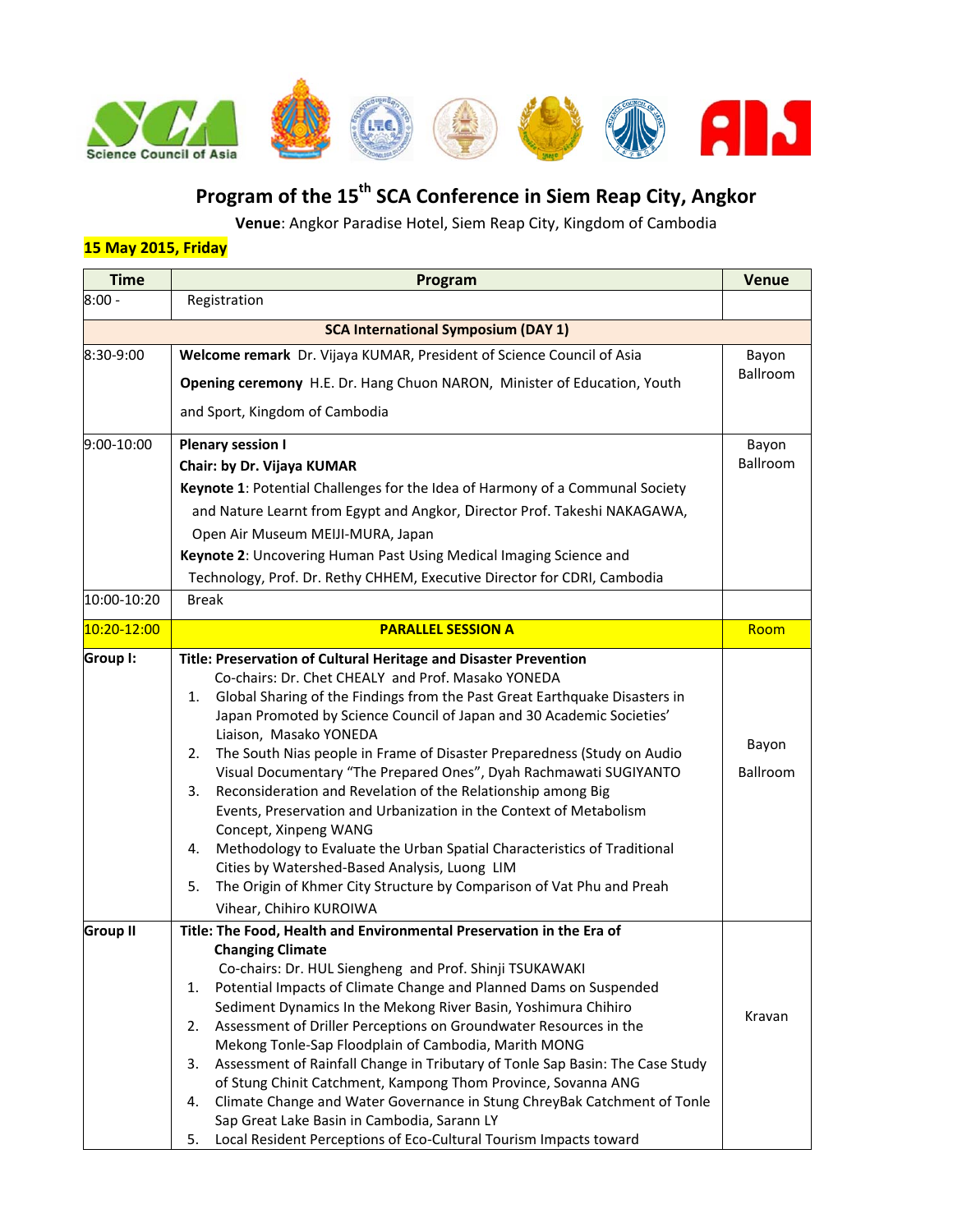|                                 | Sustainable Development: Evident from Selected Attractive Tourist Destinations<br>in Cambodia, Sopheap HENG                                                                                                                                                                                                                                                                                                                                                                                                                                                                                                                                                                                                                                                                                                                                                                                                     |                   |
|---------------------------------|-----------------------------------------------------------------------------------------------------------------------------------------------------------------------------------------------------------------------------------------------------------------------------------------------------------------------------------------------------------------------------------------------------------------------------------------------------------------------------------------------------------------------------------------------------------------------------------------------------------------------------------------------------------------------------------------------------------------------------------------------------------------------------------------------------------------------------------------------------------------------------------------------------------------|-------------------|
| <b>Group III</b><br>12:00-13:30 | Title: Sustainable Development and the Use of Energy<br>Co-chairs: Dr. HOR Peng and Mr. Masakazu SATO<br>Developments and Prospects of Smart Cities in Japan, Satoshi KAKIUCHI<br>1.<br>Applying City Biodiversity Index to Japanese Municipalities: Practical<br>2.<br>and Methodological Challenges, Ryo Kohsaka, Yuta, UCHIYAMA<br>The Introduction Strategy of Green lease for the Office Building in Japan,<br>3.<br>Ryo MIYOSHI<br>A Study of the Strategic Model Smart Mobility in Okinawa Main Island<br>4.<br>(Electronic Vehicles and Plud-in Hybrid Vehicles), Toro FUJII<br>Planning the Construction of Low-rise City Building Linear Scheduling<br>5.<br>Method, Mishchenko VALERY<br>Diversification of the Energy Basket Needed for Securing the Economic Growth:<br>6.<br>An Empirical Survey on Japan, Farhad TAGHIZADEH-HESARY<br>Lunch at the conference venue                              | Kulen             |
| 13:30-15:50                     | <b>PARALLEL SESSION B</b>                                                                                                                                                                                                                                                                                                                                                                                                                                                                                                                                                                                                                                                                                                                                                                                                                                                                                       | Room              |
|                                 | Co-chairs: Dr. Bon Sovath and Prof. Takeshi Nakagawa<br>Utilization and Date of Isanapura City Base on AMS C14 and Ceramics<br>1.<br>Sources, Menghong CHHUM<br>Bayon Great Buddha Restoration, Reconstitution and Reinstallation<br>2.<br>Project, Takeshi NAKAGAWA<br>Archaeological Excavation Survey for Restoration of the Bayon Temple :<br>3.<br>Case Study on the Excavation Survey of the Southern Library of Bayon<br>Temple, Kou VET<br>THE SACRED GARDEN: Learning from the Conservation of Lumbini, K.<br>4.<br>Locana GUNARATNA<br>Deterioration and Preservation of the Three-storied Stone Pagoda (West)<br>5.<br>of Gameunsa Temple Site in Gyeongju, Korea, Soo Jin KIM<br>Expression of the Traditional Architectural Elements in the Renewal of<br>6.<br>Wenming Street Historical Block in Kunming City, China, Li TAO                                                                     | Bayon<br>Ballroom |
| <b>Group II</b>                 | Title: The Food, Health and Environmental Preservation in the Era of<br><b>Changing Climate</b><br>Co-chair: Dr. Hul Siengheng and Prof. Keisuke HANAKI<br>The Effect of the Environment Sound on Human Thermal SENSATITION,<br>1.<br>Kenta FUKAGAWA<br>Measuring Thermal Insulation Value of Clothing Using Heat Flux Sensor,<br>2.<br>Yoshiaki YAMATO<br>The Influence of Solar Radiation upon the Human Body, Yoshihito KURAZUMI<br>3.<br>Recent Tendency of Accidents in Building Facilities and Risk of Fatal Accidents<br>4.<br>by Heatstroke in Construction Industry, Hiroyuki WARIISHI<br>Emission Sources of Air Pollutants in Phnom Penh, Cambodia, Ung PORSRY<br>5.<br>Calibrating the Regeneration Process of the Resin HAIX Used for Arsenic<br>6.<br>Affected Community in Cambodia, Theara EUNG<br>Technique and Technology for Kitchen at Rural Villages in Cambodia,<br>7.<br>Sumiko YAMAZAKI | Kravan            |
| <b>Group III</b>                | Title: Sustainable Development and the Use of Energy<br>Co-Chair: Dr. Kouk FIDERO and Prof. Hiroto TAKAGUCHI<br>1.<br>The Impacts of Electrification on Energy Usage and Lifestyle in Rural Areas<br>of Cambodia, Seng OUSA<br>Form Transformation and Energy Consumption of Cambodian Stilted Houses<br>2.<br>in a Rural Area, Hiroto TAKAGUCHI<br>A Survey on Residential Environment And The Renovation for A Bio-Village<br>3.                                                                                                                                                                                                                                                                                                                                                                                                                                                                              | Kulen             |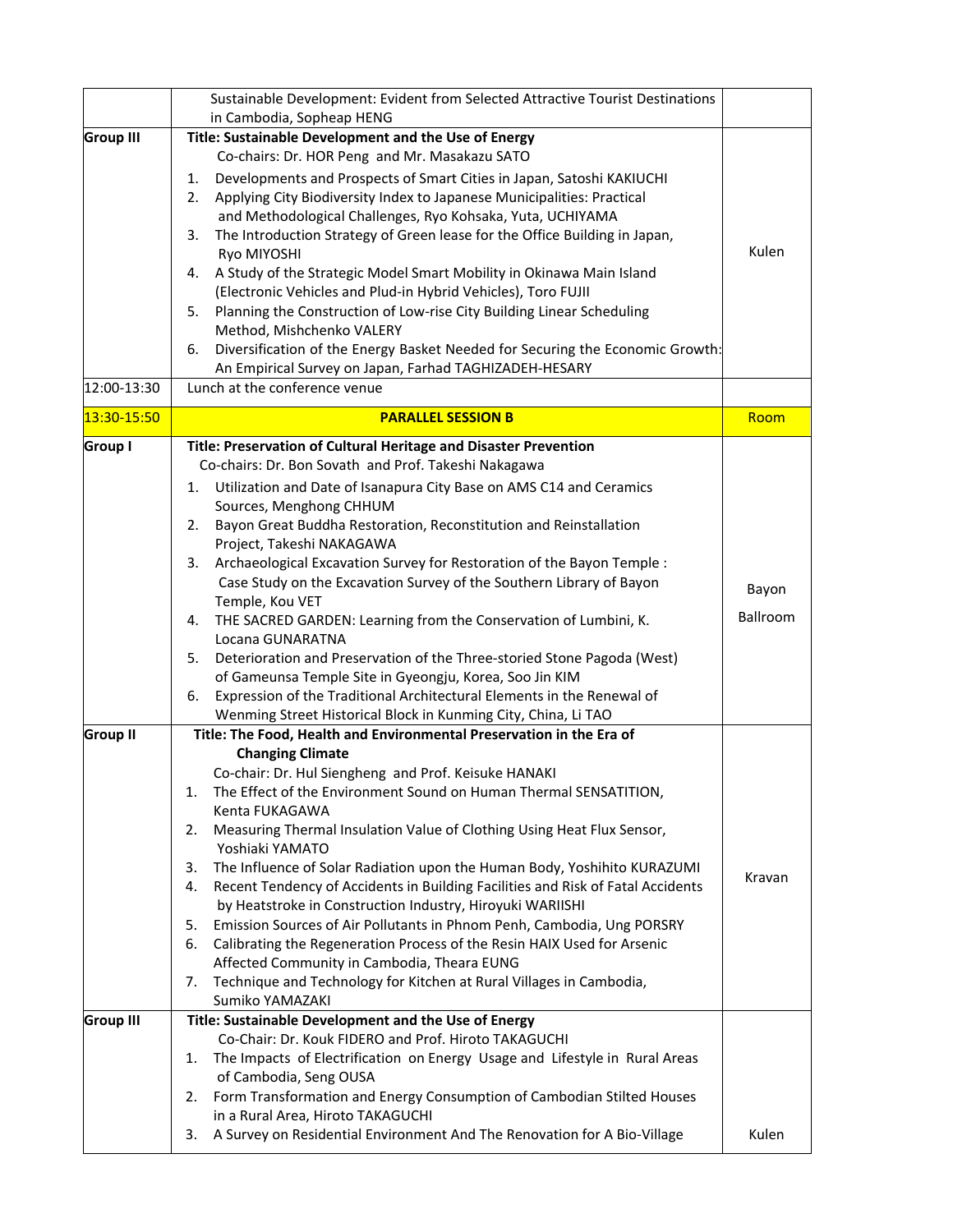| 15:50-16:10   | Around Western Region of China, Yasuko YOSHINO<br>4. Actual Situation of Indoor Environment and Energy Consumption in the High-<br>rise Office buildings in Vietnam, Eriko TOKUDA<br>Practical Process for Introducing Smart Business Continuity Management<br>5.<br>to Tokyo, Takeshi SAKIMOTO<br>Future Mobiquitous Tourism in Cambodia, Sok KIMHENG<br>6.<br>Applying Tesseract for Khmer Optical Character Recognition, Khoy<br>7.<br>Saovorak <sup>1</sup> , Tang Kymeng <sup>2</sup> , Srun Sovila <sup>2*</sup><br><b>Break</b> |           |
|---------------|----------------------------------------------------------------------------------------------------------------------------------------------------------------------------------------------------------------------------------------------------------------------------------------------------------------------------------------------------------------------------------------------------------------------------------------------------------------------------------------------------------------------------------------|-----------|
| $16:10-17:10$ | <b>SCA Management Board Meeting I</b> (SCA Members and observers only)                                                                                                                                                                                                                                                                                                                                                                                                                                                                 | Kravan    |
| 18:30-        | Welcome Gala Dinner hosted by Ministry of Education Youth and Sport                                                                                                                                                                                                                                                                                                                                                                                                                                                                    | Place the |

# **16 May 2015, Saturday**

| <b>Time</b> | Program                                                                                                                                                                                                                                                                                                                                                                                                                                                                                                                                                                                                                                                                                                                                                                                                                                                                                                                                                                                                                                                                                                   | <b>Venue</b>      |
|-------------|-----------------------------------------------------------------------------------------------------------------------------------------------------------------------------------------------------------------------------------------------------------------------------------------------------------------------------------------------------------------------------------------------------------------------------------------------------------------------------------------------------------------------------------------------------------------------------------------------------------------------------------------------------------------------------------------------------------------------------------------------------------------------------------------------------------------------------------------------------------------------------------------------------------------------------------------------------------------------------------------------------------------------------------------------------------------------------------------------------------|-------------------|
| $8:00 -$    | Registration                                                                                                                                                                                                                                                                                                                                                                                                                                                                                                                                                                                                                                                                                                                                                                                                                                                                                                                                                                                                                                                                                              |                   |
|             | <b>SCA International Symposium (DAY 2)</b>                                                                                                                                                                                                                                                                                                                                                                                                                                                                                                                                                                                                                                                                                                                                                                                                                                                                                                                                                                                                                                                                |                   |
| 8:30-9:30   | <b>Plenary session II</b><br>Chair: By Prof. Dr. Mohd Nordin Bin Hassan                                                                                                                                                                                                                                                                                                                                                                                                                                                                                                                                                                                                                                                                                                                                                                                                                                                                                                                                                                                                                                   | Bayon<br>Ballroom |
|             | Keynote 3: Space Technology: A Powerful Tool for Our Prosperous and Secure<br>Society, Prof. Kiyoshi HIGUCHI, President, International Astronautically<br>Federation Technical Counselor of JAXA, Japan<br>Keynote 4: Science and Technology for Cambodian Culture Heritage:<br>An Observation, H.E. Dr. Sackona PHOEURNG, Minister of Culture and Fine Arts,<br>Cambodia                                                                                                                                                                                                                                                                                                                                                                                                                                                                                                                                                                                                                                                                                                                                 |                   |
| 9:30-9:50   | <b>Break</b>                                                                                                                                                                                                                                                                                                                                                                                                                                                                                                                                                                                                                                                                                                                                                                                                                                                                                                                                                                                                                                                                                              |                   |
| 9:50-12:00  | <b>SCA Joint Project Workshops (JPWS)</b><br>Title: Cambodian Heritage and Preservation and Environment of Ecosystem<br>toward the Future<br>Moderator: Dr. Om ROMNY, Director General, Institute of Technology Cambodia<br>Prof. Hiroshi YOSHINO, Secretary General, Science Council of Asia.<br>Environmental Changes of Cambodia during the Last 20,000 Years<br>1.<br>and Environmental Changes of the Angkor World Heritage during the Last<br>20 Years, Prof. Shinji TSUKAWAKI, Sedimentary Geology, Kanazawa<br>University, Ad Hoc Expert of ICC - ANGKOR<br>Sustainable Platform for the Management of Biosphere Heritage in<br>2.<br>Cambodia, Dr. Siengheng HUL, Director of Research, Institute of Technology<br>of Cambodia<br>Natural Capital Accounting: Pathway to Sustaining the Flow of<br>3.<br>Ecosystem Services, Dr. Sophal CHHUN, Secretariat General for the<br>National Council on Green Growth, Cambodia<br>Japanese Collaborators in the Golden Age of Modern Khmer City and<br>4.<br>Architecture in Cambodia, Kosuke MATSUBARA, Associate Professor, University<br>of Tsukuba | Bayon<br>Ballroom |
| 12:00-13:30 | Lunch at the conference venue                                                                                                                                                                                                                                                                                                                                                                                                                                                                                                                                                                                                                                                                                                                                                                                                                                                                                                                                                                                                                                                                             |                   |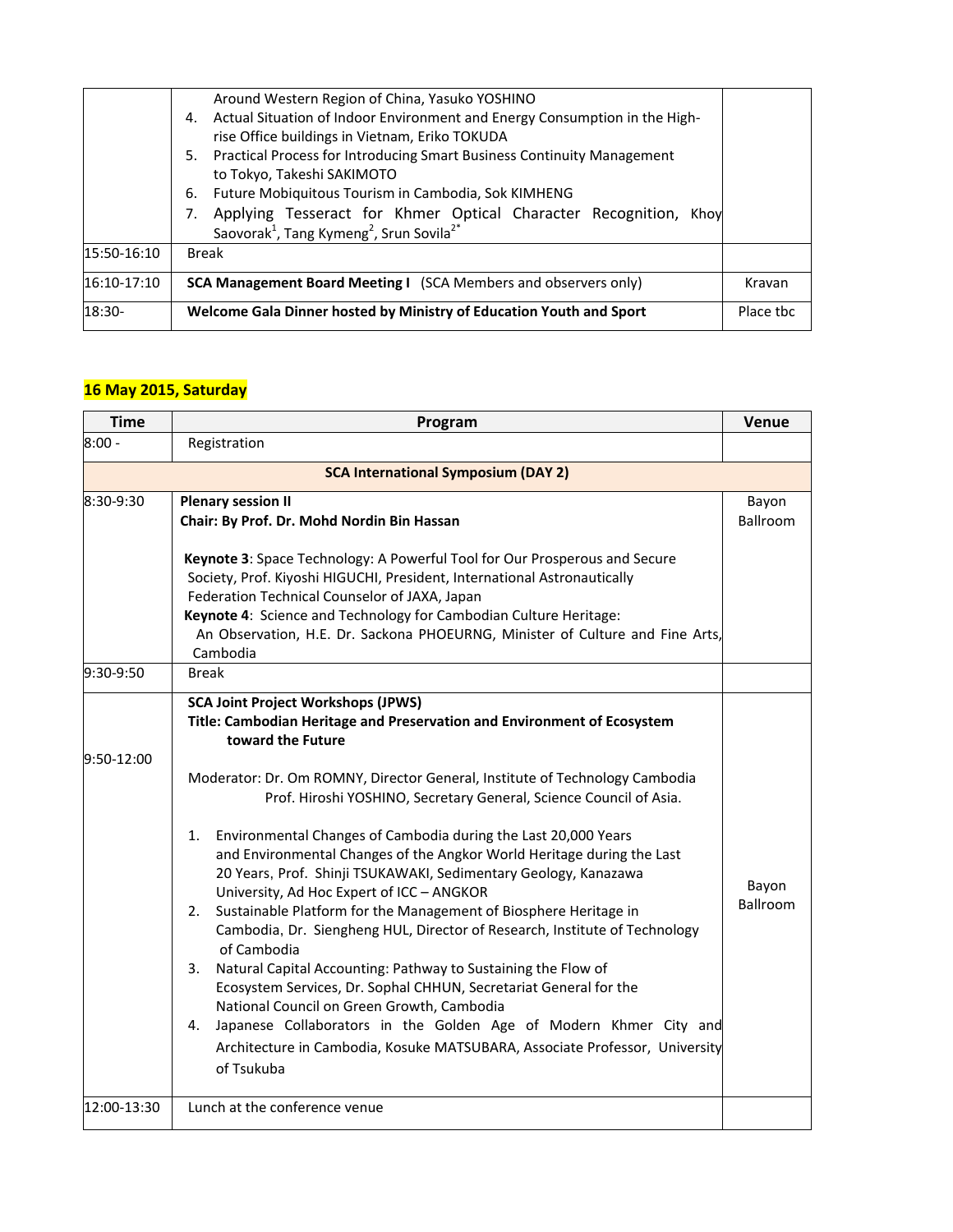| 13:30-15:30      | <b>PARALLEL SESSION C</b>                                                                                                                                                                                                                                                                                                                                                                                                                                                                                                                                                                                                                                                                                                                                                                                                                                                                                                                                                  | Room                     |
|------------------|----------------------------------------------------------------------------------------------------------------------------------------------------------------------------------------------------------------------------------------------------------------------------------------------------------------------------------------------------------------------------------------------------------------------------------------------------------------------------------------------------------------------------------------------------------------------------------------------------------------------------------------------------------------------------------------------------------------------------------------------------------------------------------------------------------------------------------------------------------------------------------------------------------------------------------------------------------------------------|--------------------------|
| Group I          | Title: Preservation of Cultural Heritage and Disaster Prevention<br>Co-chairs: Dr. Bon Sovath and Prof. Hiroshi YOSHINO<br>1. A Scientific Investigation of the Hull Form, Construction and Seaway<br>Performance of an Old Korean Ship, "Wando-sun," Dr. Hang S. CHOI<br>Proposal of the Curriculum Development for Sustainable Architecture<br>2.<br>in Cambodian University, Yumi OHTA<br>The Role of Education and Training in Protecting the Environment and<br>3.<br>Preserving Cultural, Werner J. SCHMIDT<br>Applying Tesseract for Khmer Optical Character Recognition, Srun SOVILA<br>4.<br>A Study of the Valuation Method of Heritage Assets at The National Trust,<br>5.<br>Masako YAMAMOTO<br>Methodology to Evaluate the Urban Spatial Characteristics of Traditional<br>6.<br>Cities by Watershed-Based Analysis, Luong Lim <sup>1*</sup> , Yoh Sasaki <sup>2</sup>                                                                                        | Bayon<br><b>Ballroom</b> |
| <b>Group II</b>  | Title: The Food, Health and Environmental Preservation in the Era of<br><b>Changing Climate</b><br>Co-chairs: Dr. KOUK Fidero and Prof. Fumiko KASUGA<br>Assessment of Rice Water Requirement by Using CROPWAT Model,<br>1.<br><b>SONG Layheang</b><br>Water Treatment Practice at Rural Areas of Myanmar and Possible<br>2.<br>Contribution by Environmental Engineering Technology, Hiroshi SAKAI<br>Metals Assessment in Edible Vegetables from Different Regions in<br>3.<br>Cambodia, Pisith SOK<br>Risk-based Food Safety Management-For Preserving Food Culture<br>4.<br>and Sustainable Healthy Society, Fumiko KASUGA<br>Indigenous Medicinal Plants of Sri Lanka: A Cultural Heritage for<br>5.<br>Development, N. Savitri KUMAR                                                                                                                                                                                                                                 | Kravan                   |
| <b>Group III</b> | Title: Sustainable Development and the Use of Energy<br>Co-chairs: Dr. Romny OM and Prof. Tetsu KUBOTA<br>A Web Based Decision Support System for Investment of Banana Based Energy<br>1.<br>Bars Industry Establishment in West Java, Yusuf ANDRIANA<br>Extraction of Total Phenolic Compounds from Mangosteen Pericarp<br>2.<br>Using Supercritical Carbon Dioxide with Hydrothermal Process, Chhouk<br>KIM THET<br>Solid Waste Composition, Forecasting of Waste Generation and<br>3.<br>Methane generation in Phnom Penh, Cambodia, Seng KONG<br>The Potential of Palm Oil Mill Effluent For Upgrade Biogas Production,<br>4.<br>Muhammad KISMURTONO<br>Making Asian Think-tank Networks & the Training of Young Leaders for the Asian<br>5.<br>Future, Kumiko HABA<br>Science can help in Poverty Alleviation through Sustainable use of Natural<br>6.<br>Resourses: a Case study from Pakistan, Zabta Khan Shinwari <sup>1*</sup> and<br>Muhammad Adnan <sup>2</sup> | Kulen                    |
| 15:30-15:50      | <b>Break</b>                                                                                                                                                                                                                                                                                                                                                                                                                                                                                                                                                                                                                                                                                                                                                                                                                                                                                                                                                               |                          |
| 15:50-16:10      | Wrap-up Meeting Dr. Vijaya KUMAR, President of SCA                                                                                                                                                                                                                                                                                                                                                                                                                                                                                                                                                                                                                                                                                                                                                                                                                                                                                                                         |                          |
| 16:10-16:50      | Panel Discussion Prof. Dr. Nordin HASAN, Immediate Past President of SCA<br>How SCA members can work together to achieve our Heritages and role of<br>Science and Technology for preventing and preserving World Heritages.                                                                                                                                                                                                                                                                                                                                                                                                                                                                                                                                                                                                                                                                                                                                                | Bayon<br>Ballroom        |